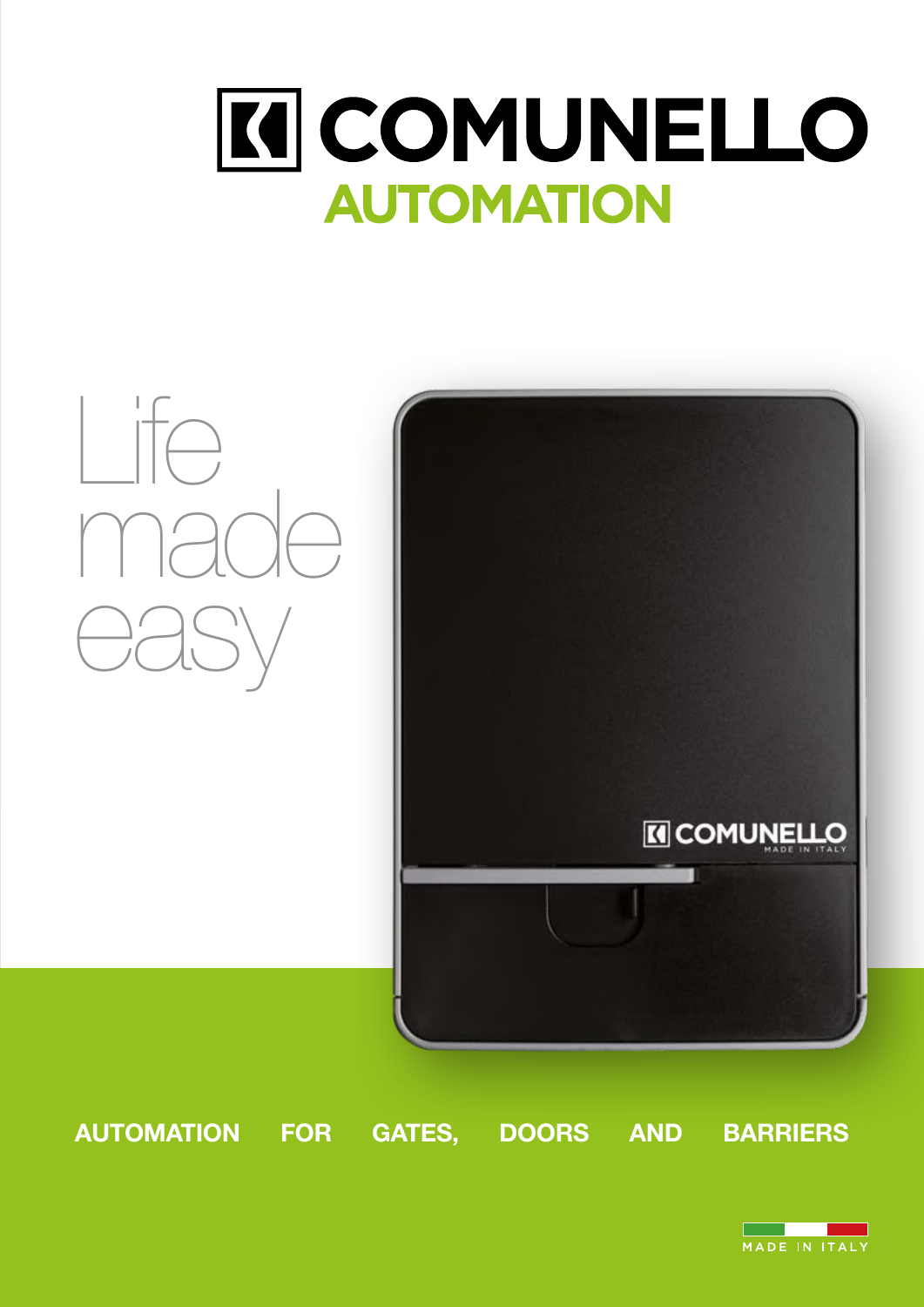## 100% Made in Comunello Made in Italy

III

FICOMUNELLO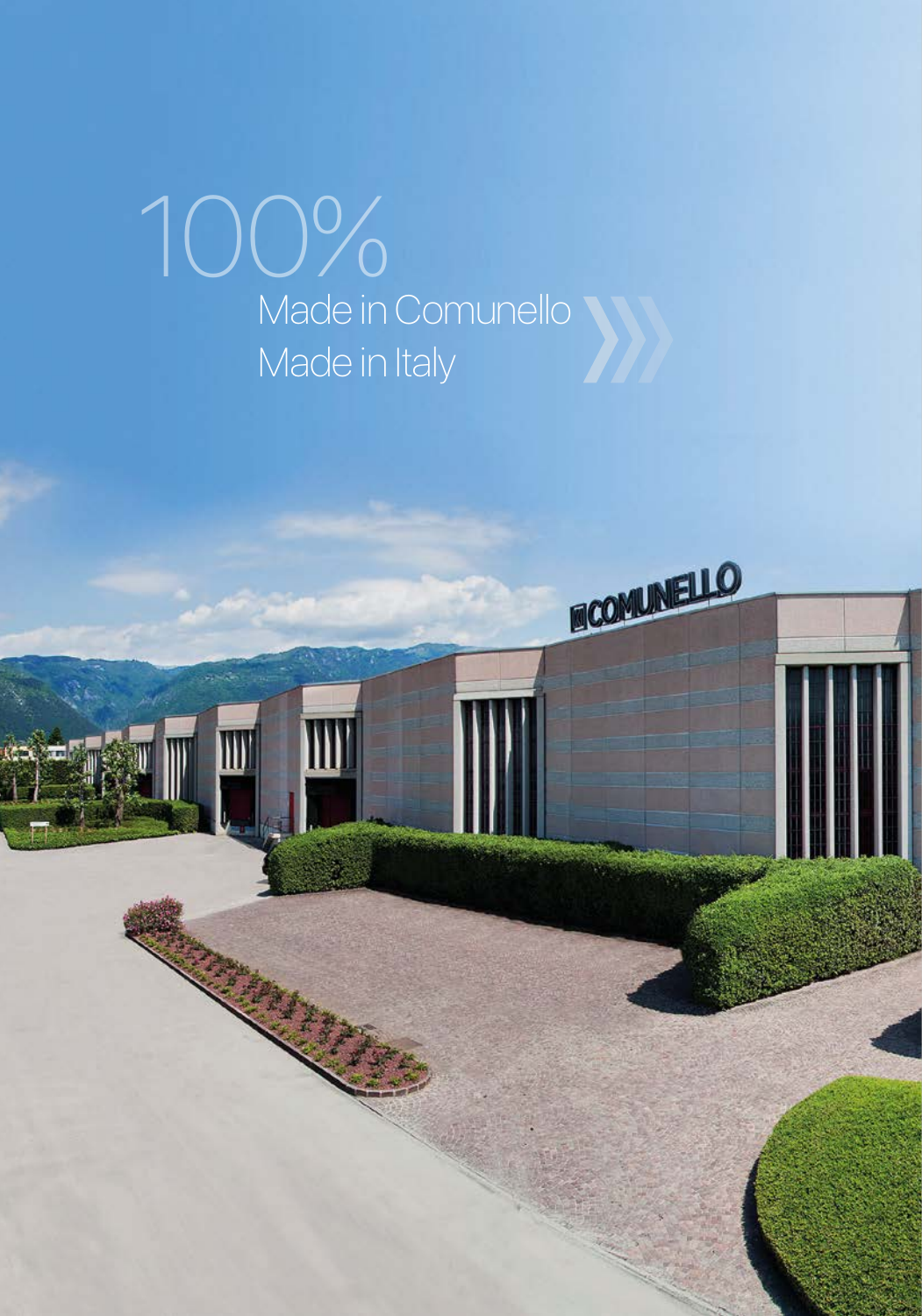#### The Comunello Group is built on Automation for now and for the TU F

a solid, reliable, well-structured manufacturing base. The group comprises 5 divisions in which all the products of each division are 100% designed and produced at company headquarters in Italy. This total control over manufacturing processes guarantees the highest levels of quality. Comunello was founded in 1965 and today exports to more than 105 countries worldwide.

A company with more than 50 years of manufacturing experience, a clear international vision based on the quality of our design, our groundbreaking technology, the solidity of our production, and our commitment to technical service and customer care.

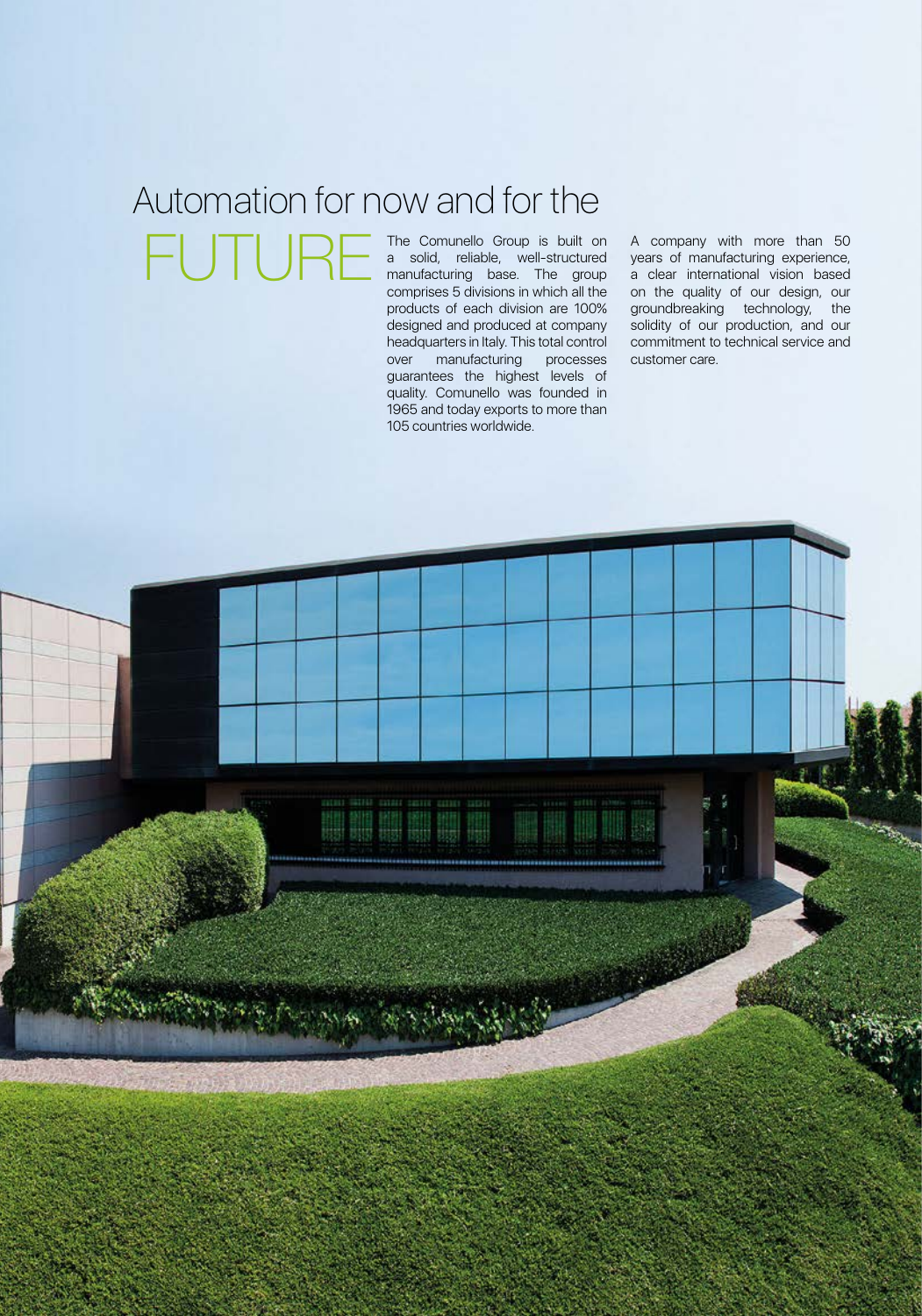### Swing gates



≤ 3,50 m







Cataphoresis **Stainless steel Hot dip galvanised** Hot dip galvanised

EAGLE EAGLE BOX EAGLE BOX INOX EAGLE BOX-HG







ABACUS 220

≤ 2,20 m

ABACUS 300 ≤ 3 m

ABACUS 500 ≤ 5 m



**RAM 220 RAM 300 RAM 500 RAM 500**  $\leq$  2,20 m  $\leq$  3 m  $\leq$  5 m  $\leq$  5 m







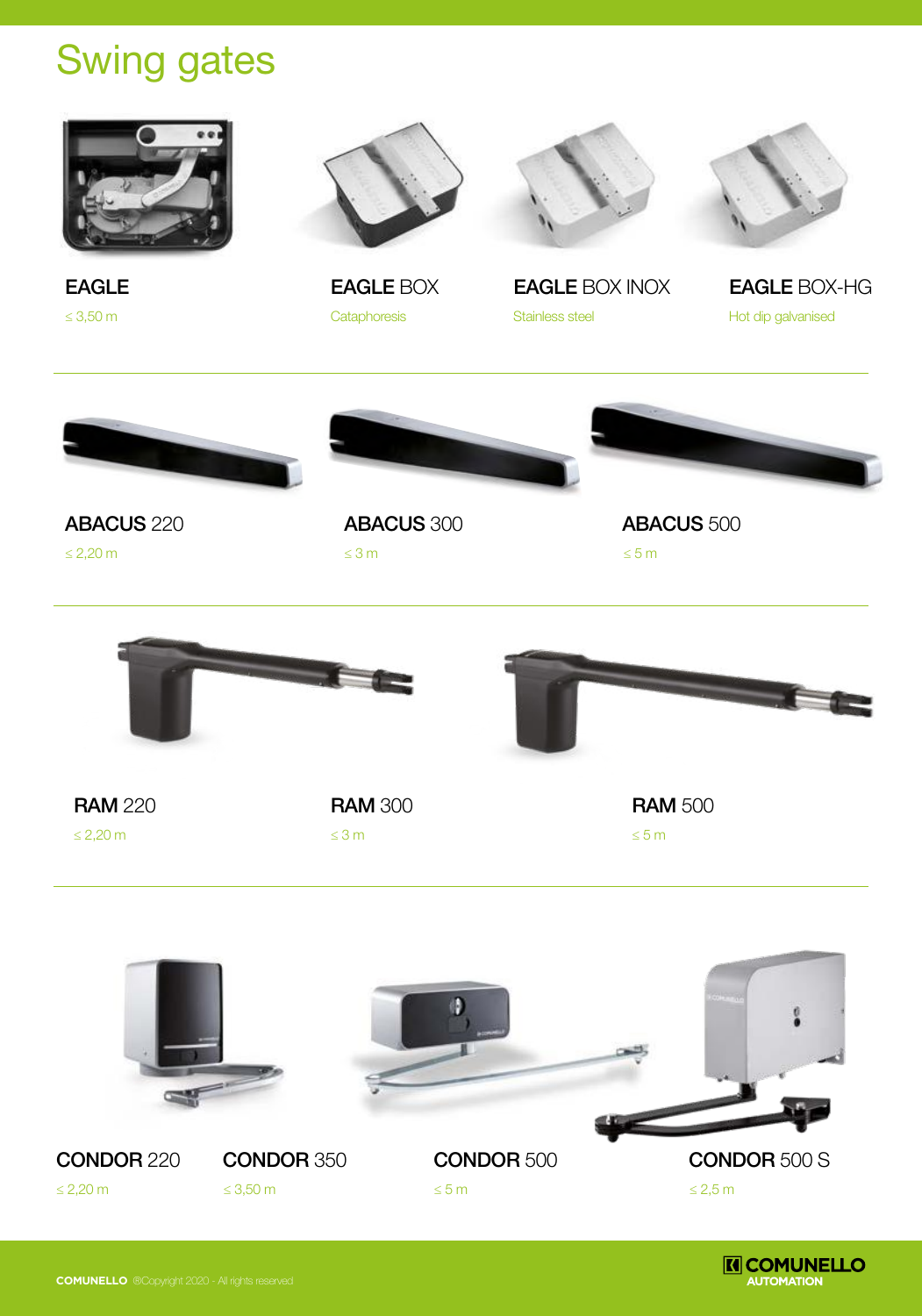## Sliding and cantilever gates

|                                  |                                    | <b>IX COMUNIT</b>                  |                                    | IENN                               |
|----------------------------------|------------------------------------|------------------------------------|------------------------------------|------------------------------------|
| <b>FORT 400</b><br>$\leq 400$ Kg | <b>FORT 600</b><br>$\leq 600$ Kg   | <b>FORT 800</b><br>$\leq 800$ Kg   |                                    | Z                                  |
| <b>FORT 500</b><br>$\leq 500$ Kg | <b>FORT 1000</b><br>$\leq 1000$ Kg | <b>FORT</b> 1500<br>$\leq 1500$ Kg | <b>FORT 2500</b><br>$\leq$ 2500 Kg | <b>FORT 3500</b><br>$\leq$ 3500 Kg |

#### Road barriers





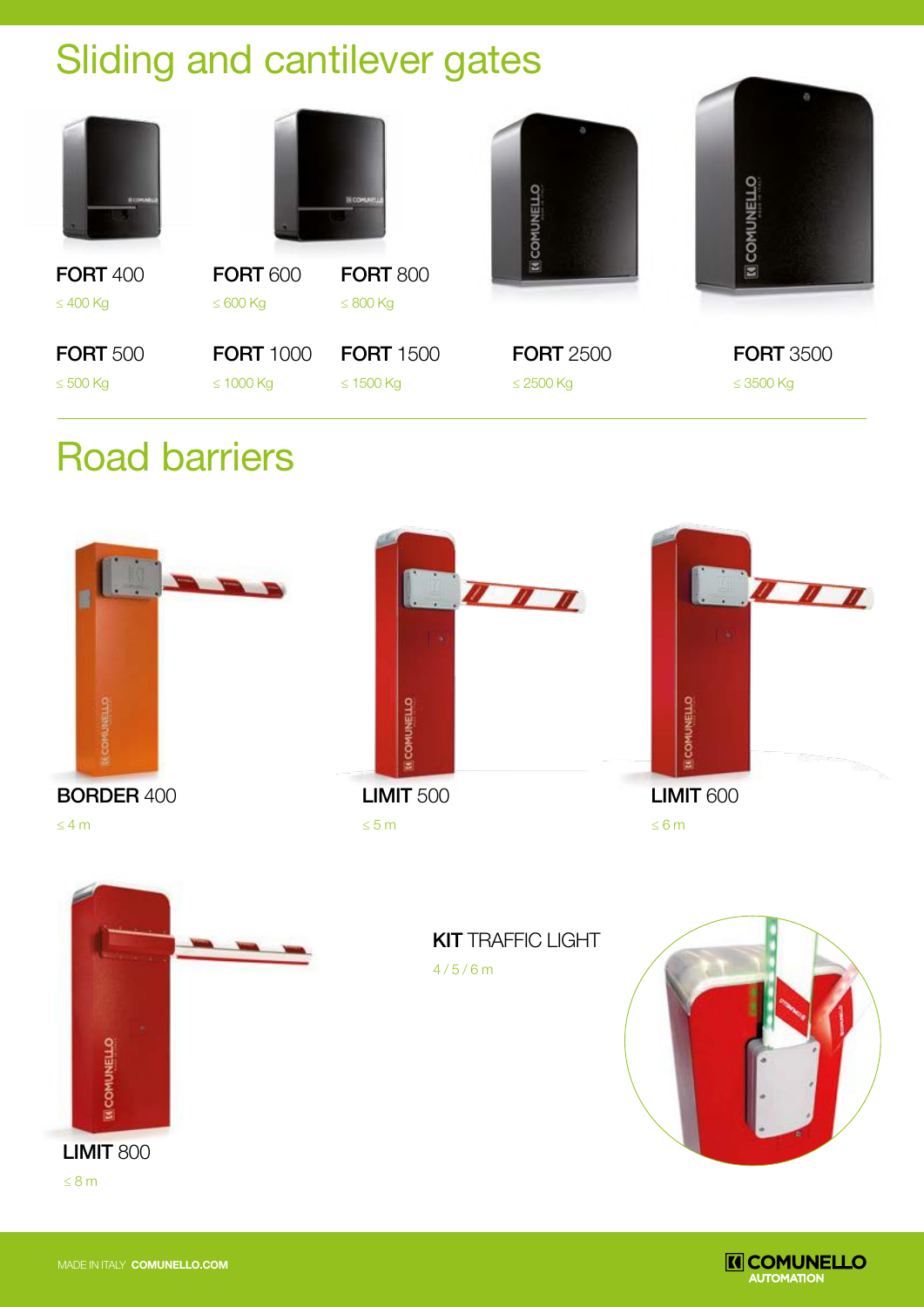#### Garage doors





RAMPART 600 RAMPART 1000

 $≤ 9 m<sup>2</sup> - 600N$ 

 $≤ 16 m<sup>2</sup> - 1000N$ 



SALIENT

 $\leq 16$  m<sup>2</sup> - with two lateral actuators  $\leq$  9 m<sup>2</sup> - with one actuator

### Control units



QUAD HP 24V QUAD HP 230V 1 and 2 motors 24 V with Encoder



1 and 2 motors 230 V with Encoder

### Radio commands



Rolling code or fixed code 433,92 Mhz 868,46 Mhz



**VICTOR** 2 CH **VICTOR** 4 CH **KIT** VICTOR **VICTOR 55 VICTOR 55** Rolling code or fixed code 433,92 Mhz 868,46 Mhz



Rolling code 2 CH **KIT VICTOR** 5 colors



#### CARBON FINISH LIMITED EDITION

4 CH

Rolling code or fixed code 433,92 Mhz

2 CH Rolling code or fixed code 433,92 Mhz





Radio receiver 2 channels 433,92 Mhz or 868,46 Mhz **RECEIVER** 

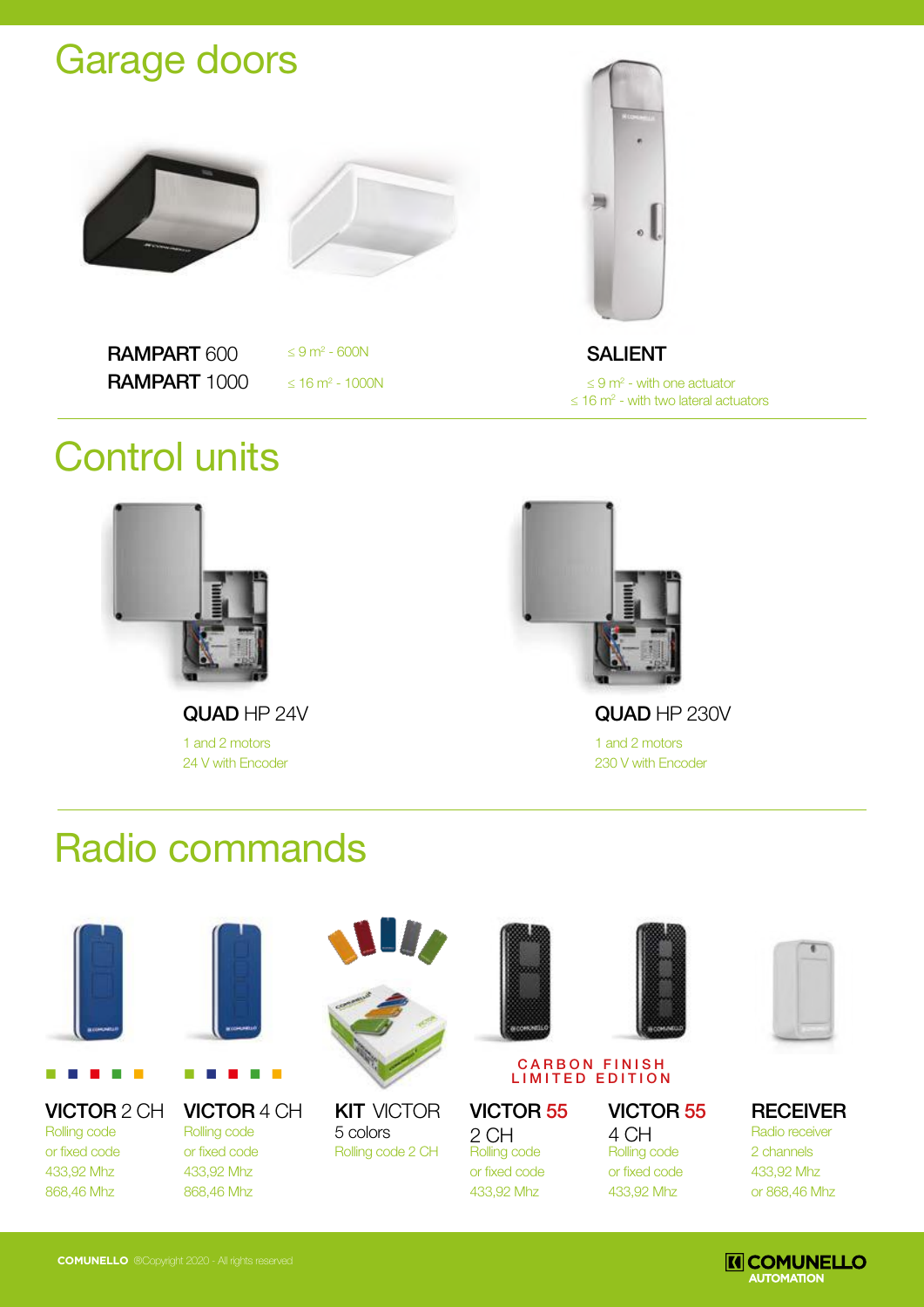### Control & safety accessories



DART DART SYNC DART BUS

External photocells



DART SLIM DART SLIM SYNC DART BUS SLIM

External photocells (slim version)



**DART** ADJUSTABLE DART ADJUSTABLE BATTERY DART ADJUSTABLE SYNC DART BUS ADJUSTABLE Adjustable external photocells



DART INSERT **DART INSERT BUS** 

Flush fitting photocells



Anti-vandalism DART photocell covers



Anti-vandalism DART SLIM photocell covers



**DART** COVER **DART COVER SLIM DART ADJUSTABLE INDUSTRIAL** Adjustable anti-vandalism photocells



**TACT** TACT RADIO 433 Digital switch keypad



TACT DEC

**Decoder** 



INDEX INDEX BUS Key-operated switch



TACT CARD

**Transponder** 

INDEX INSERT EURO



TACT BADGE **TACT TOKEN** Compatible with: TACT CARD



INDEX INSERT Key-operated switch, flush fitting version



INDEX EURO

Euro key-operated switch

IXI Flashing LED light



SWIFT **SWIFT BUS** Flashing LED light

MAST 50 MAST 100 **MAST TWIN** Euro key-operated switch, flush fitting version



MAST 50 SLIM MAST 100 SLIM